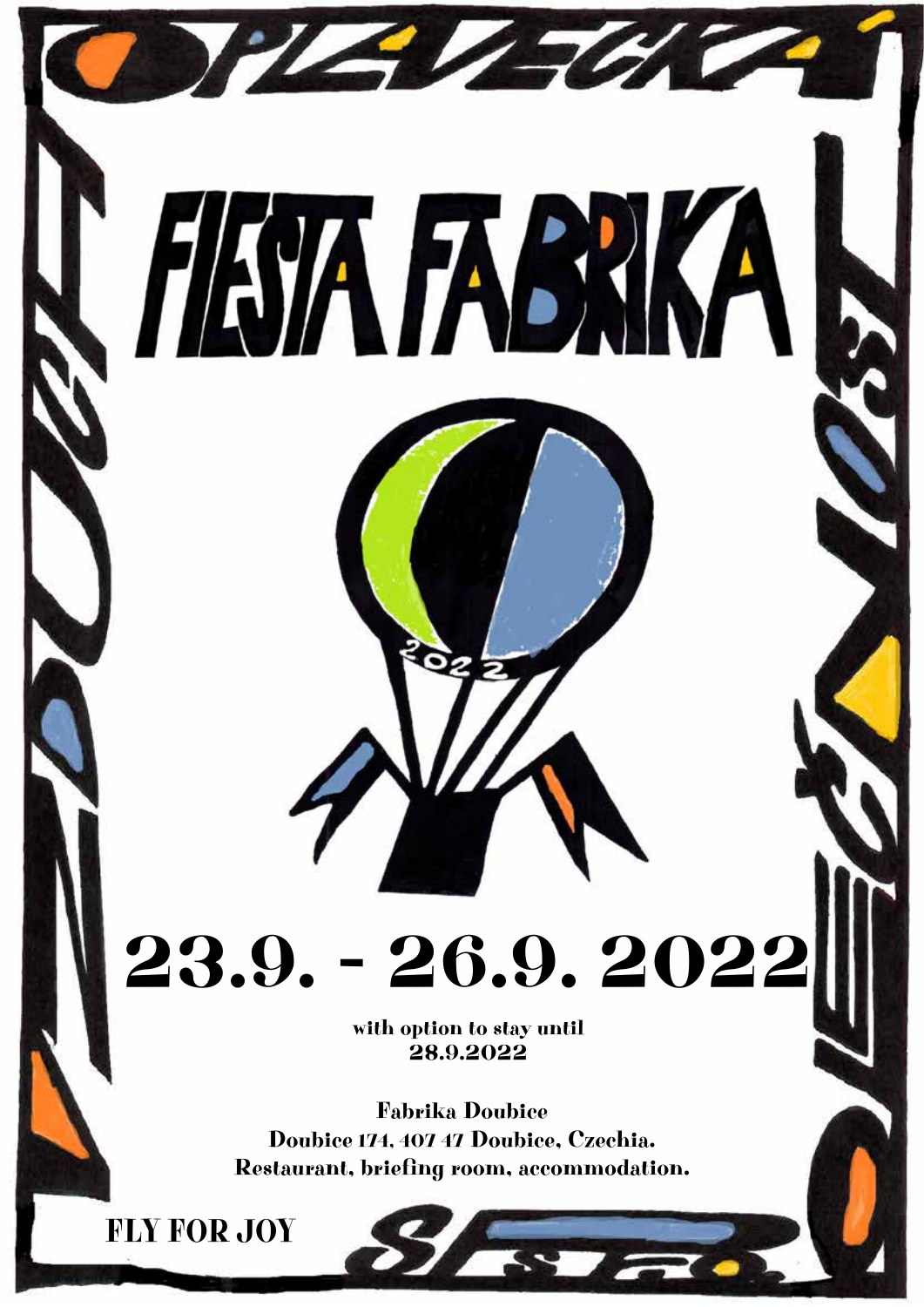Fyling director: TOMÁŠ HORA

Tomas.hora@airwizard.de



THE THE

Organization: PETR VÍTEK petr.vitek@vzduchoplavecka.cz

## PROGRAM

## FRIDAY 23.9.

16:00-20:00 ARRIVAL WINDOW 21:00 OPENING BRIEFING

## SATURDAY 24.9.

6:30 FIRST BRIEFING – BALLON FLIGHT 15:30 SECOND BRIEFING – BALLOON FLIGHT

### SUNDAY 25.9

6:30 THIRD BRIEFING – BALLOON FLIGHT 15:30 FOURTH BRIEFING – BALLOON FLIGHT DEPENDING ON THE WEATHER SATURDAY OD SUNDAY 12:00 UNTILL EVENING – AFTERNOON PARTY

## MONDAY 26.9

6:30 FIFTH BRIEFING – BALLOON FLIGHT 11:30 FINAL BRIEFING – SAYING GOODBYE RETURN TO HOME

### THUESDAY 27.9 UNTILL WEDNESDAY 28.9

UNOFfICIAL FLIGHTS RETURN TO HOME

**TANK** 

FLY FOR JOY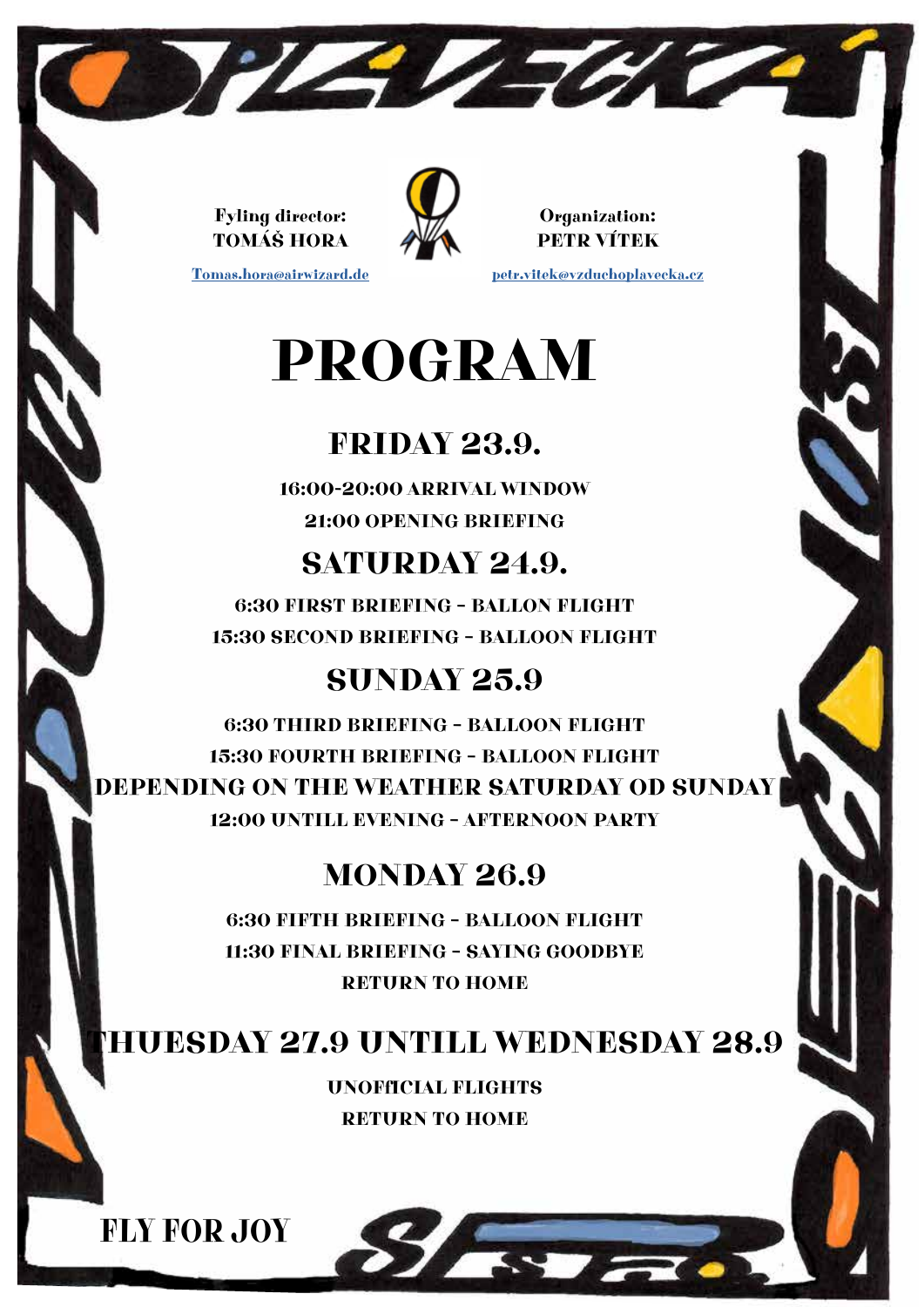# ACCOMMODATION



Accommodation is possible at the centre of the event. The room plan is on the pictures below. There is limited number of rooms, reservation will be made as the applications come. - 350 Kč/person/night.

Tent or caravan on the launch area – 100 Kč/person/night.

You can arrange your own accommodations. There is a lot of options near the area as it is turist destination.

We recomand: Doubické chalupy – apartaments \* Hotel JEF – hotel \* Stará hospoda – pension \* Chřástalka – cottage \* Chalupa Doubice – cottage https://www.doubice.cz/ubytovani/hotely-a-penziony.html or https://www.doubice.cz/ubytovani/chalupy-chaty-ubytovny.html You can find more for yourself on the internet.